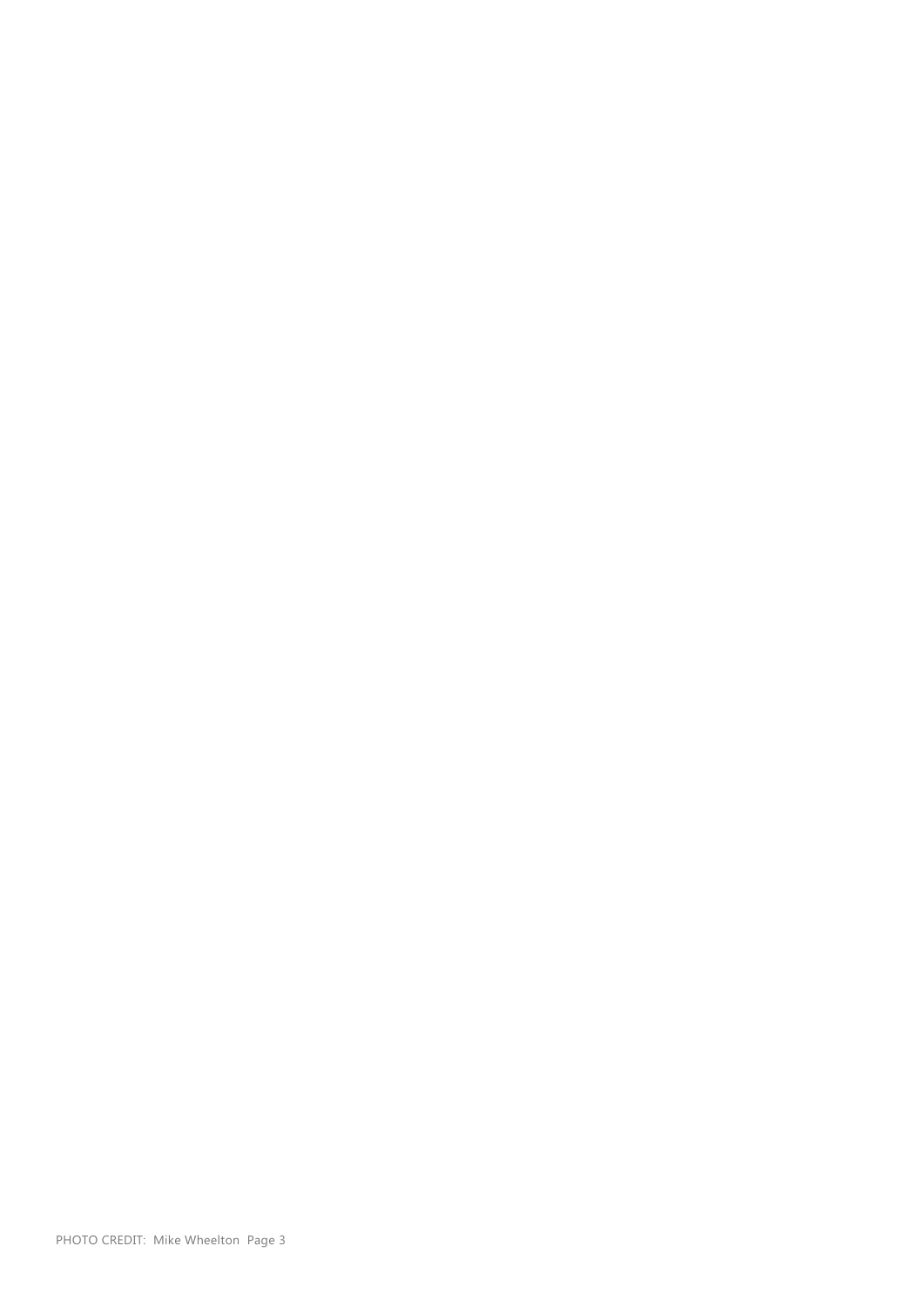## **Contents**

| Chairman's Report              |  |
|--------------------------------|--|
| Unaudited Financial Statements |  |

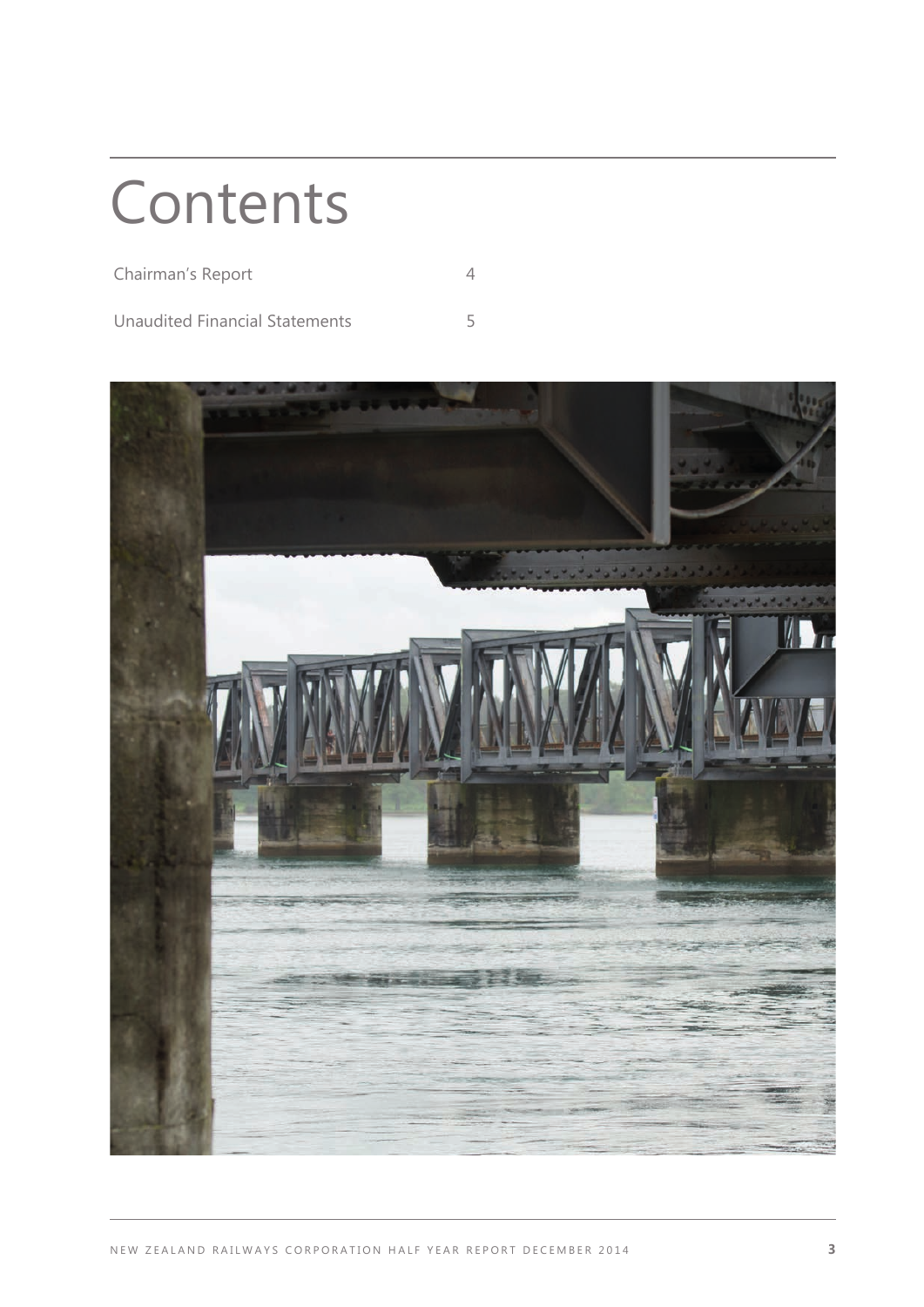## Chairman's Report



I am pleased to present this half-yearly report for the New Zealand Railways Corporation ("**Corporation**") for the six months ended 31 December 2014.

During that period, the Corporation continued to support the creation of a sustainable rail business in New Zealand.

As set out in its Statement of Corporate Intent, the Corporation holds the rail estate on behalf of the Crown. It is not expected to derive any return from the land and is not expected to operate a rail business. It continues to lease the rail estate to KiwiRail Limited, a wholly owned subsidiary of KiwiRail Holdings Limited ("**KiwiRail**") for nominal consideration, to enable KiwiRail to enjoy the commercial benefit of the land and support the Crown's investment in rail operations as a whole. The lease to KiwiRail was renewed in June 2014, meaning that KiwiRail now has a secure leasehold tenure over the rail estate until the end of 2070.

To minimise costs and avoid duplication of work with KiwiRail, there is a Management Agreement under which KiwiRail provides corporate and administrative services to the Corporation for a nominal charge. The unaudited half-yearly financial statements attached to this report show that the Corporation's operating costs have been fully offset by the charge payable by KiwiRail in accordance with the Management Agreement.

Year to date operating costs are generally in line with budget.

KiwiRail has advised that it is proceeding with the possible disposal of certain sites, including land at Parnell and Mount Eden in Auckland and at Gracefield in Lower Hutt. In addition, KiwiRail is also proceeding with discussions with the Port Nicholson Block Settlement Trust in relation to the Wellington Railway Station and surrounding land. The Corporation is monitoring KiwiRail's progress and will consider its recommendations to the Minister in relation to any disposals at the relevant time.

John Spencer CNZM, Chairman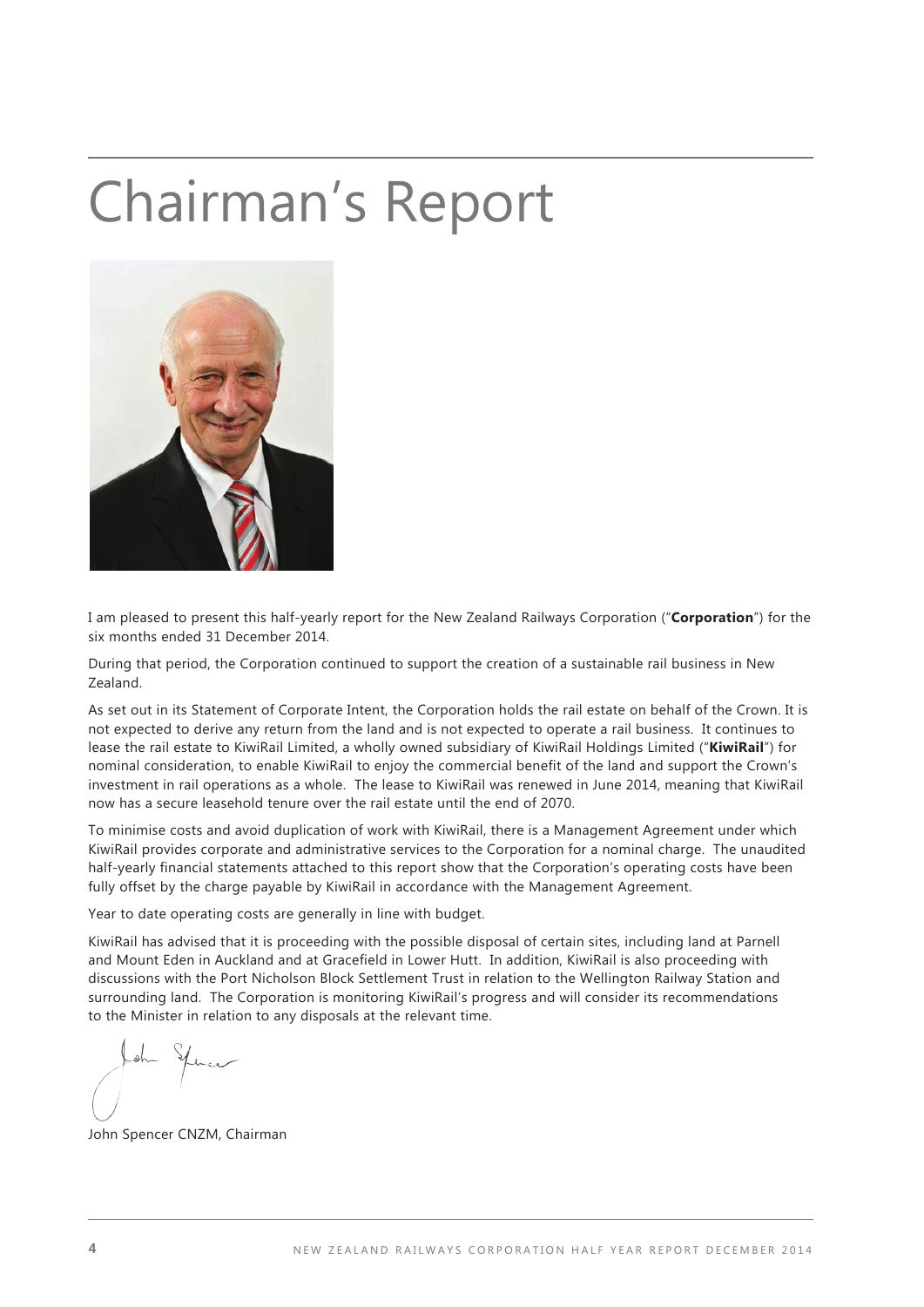#### New Zealand Railways Corporation Statement of Financial Performance

For the six months ended 31 December 2014

|                                              | <b>Note</b> | 6 months<br>ended Dec 2014<br>(Unaudited) | 6 months<br>ended Dec 2013<br>(Unaudited) | Year ended<br><b>June 2014</b><br>(Audited) |
|----------------------------------------------|-------------|-------------------------------------------|-------------------------------------------|---------------------------------------------|
|                                              |             | \$000                                     | \$000                                     | \$000                                       |
| Operating revenue                            | 1           | 19                                        | 31                                        | 62                                          |
| Operating expenses                           | 2           | (19)                                      | (31)                                      | (62)                                        |
| <b>Operating surplus</b>                     |             |                                           | ۰                                         |                                             |
| Depreciation and amortisation expense        |             | (726)                                     | (726)                                     | (1, 452)                                    |
| Net gain/(loss) on sale and purchase of land | 3           | 6                                         | (444)                                     | (444)                                       |
| <b>Net loss</b>                              |             | (720)                                     | (1, 170)                                  | (1,896)                                     |

New Zealand Railways Corporation

### Statement of Comprehensive Revenue and Expense

For the six months ended 31 December 2014

|                                         | 6 months<br>ended Dec 2014<br>(Unaudited) | 6 months<br>ended Dec 2013<br>(Unaudited) | <b>Year ended</b><br><b>June 2014</b><br>(Audited) |
|-----------------------------------------|-------------------------------------------|-------------------------------------------|----------------------------------------------------|
|                                         | \$000                                     | \$000                                     | \$000                                              |
| <b>Net loss</b>                         | (720)                                     | (1, 170)                                  | (1,896)                                            |
| Other comprehensive revenue and expense |                                           |                                           |                                                    |
| Vesting of assets and liabilities       | (184)                                     | $\overline{\phantom{a}}$                  |                                                    |
| Total comprehensive revenue and expense | (904)                                     | (1, 170)                                  | (1,896)                                            |

The accompanying notes form part of these financial statements.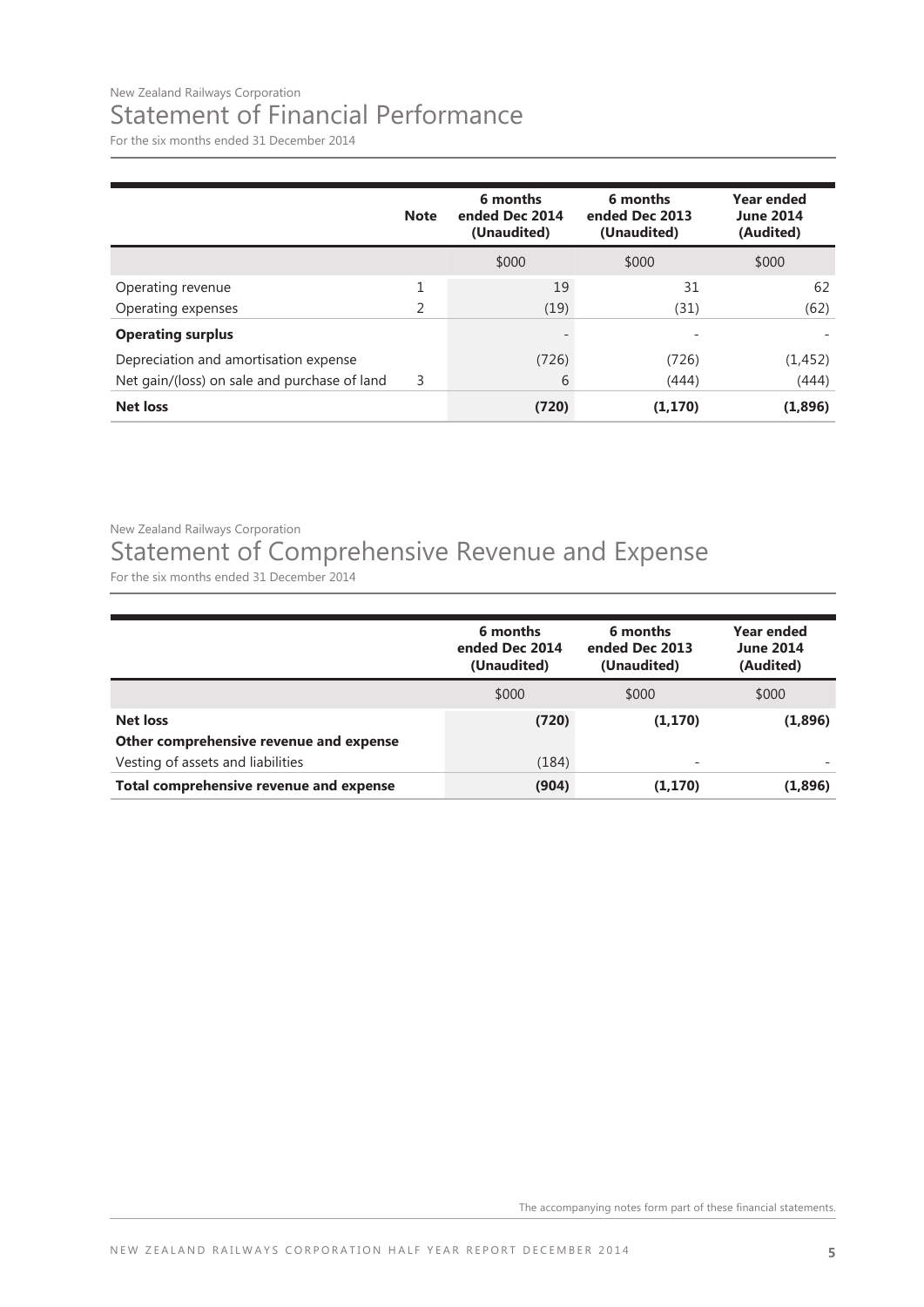As at 31 December 2014

|                               | <b>Note</b> | 31 Dec 2014<br>(Unaudited) | 31 Dec 2013<br>(Unaudited) | 30 June 2014<br>(Audited) |
|-------------------------------|-------------|----------------------------|----------------------------|---------------------------|
|                               |             | \$000                      | \$000                      | \$000                     |
| <b>Current assets</b>         |             |                            |                            |                           |
| Cash and cash equivalents     |             | $\mathbf{1}$               | $\mathbf{1}$               | 1                         |
| <b>Non-current assets</b>     |             | 1                          | 1                          | 1                         |
| Property, plant and equipment | 4           | 3,270,650                  | 3,272,280                  | 3,271,554                 |
|                               |             | 3,270,650                  | 3,272,280                  | 3,271,554                 |
| <b>TOTAL ASSETS</b>           |             | 3,270,651                  | 3,272,281                  | 3,271,555                 |
| <b>Current liabilities</b>    |             |                            |                            |                           |
| Trade and other liabilities   |             | $\mathbf{1}$               | 1                          | 1                         |
|                               |             | $\mathbf{1}$               | 1                          | $\mathbf{1}$              |
| <b>TOTAL LIABILITIES</b>      |             | $\mathbf{1}$               | 1                          | 1                         |
| <b>NET ASSETS</b>             |             | 3,270,650                  | 3,272,280                  | 3,271,554                 |
| <b>Equity</b>                 |             |                            |                            |                           |
| Equity capital                |             | 1,532,446                  | 1,532,446                  | 1,532,446                 |
| Retained earnings             |             | (1, 397, 544)              | (1, 395, 915)              | (1,396,640)               |
| Asset revaluation reserve     |             | 3,135,748                  | 3,135,749                  | 3,135,748                 |
| <b>TOTAL EQUITY</b>           |             | 3,270,650                  | 3,272,280                  | 3,271,554                 |

John Spincer

John Spencer, Chairman<br>24 February 2015

**Rose Anne MacLeod**, Director<br>24 February 2015

The accompanying notes form part of these financial statements.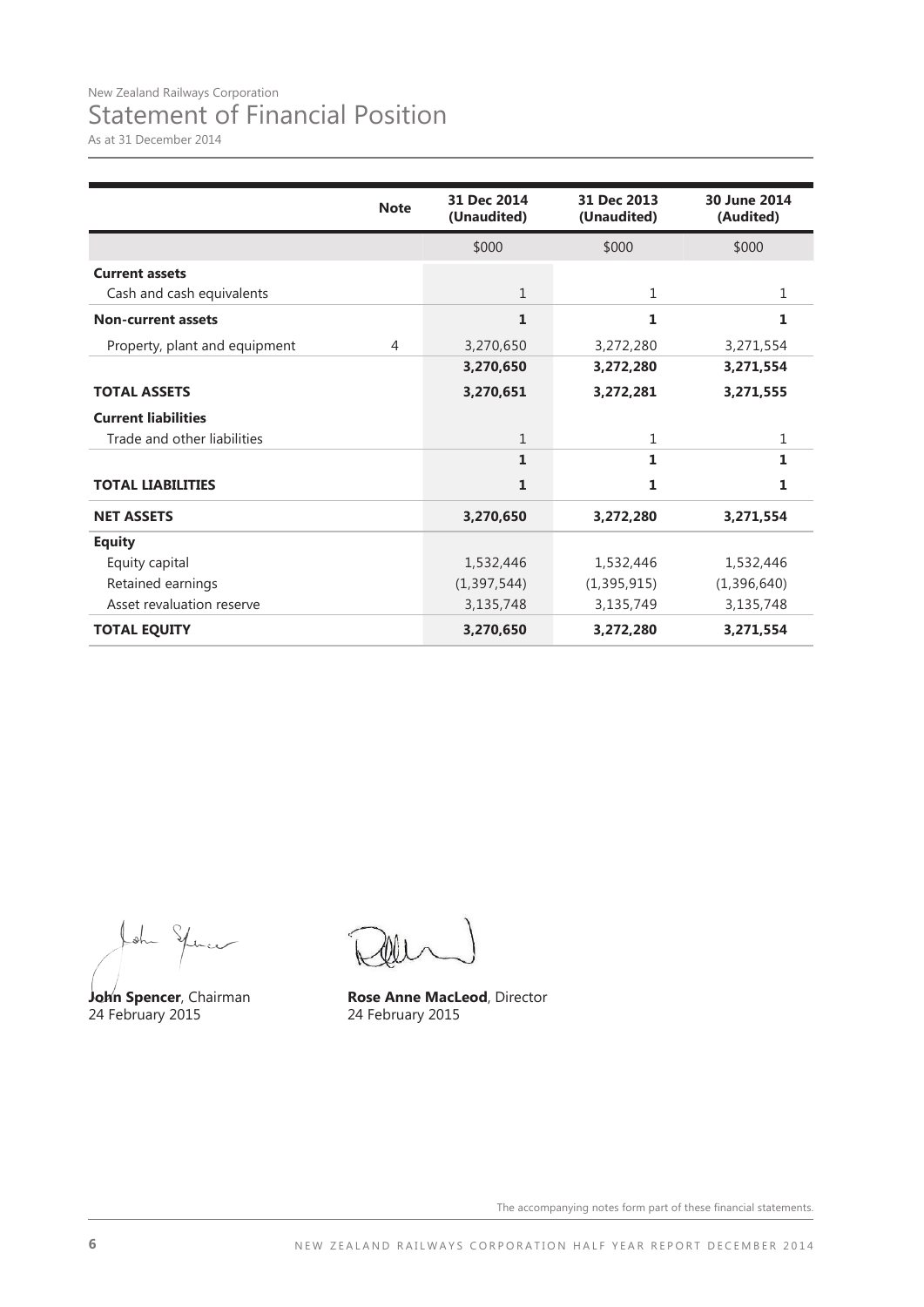|                                                     | <b>Equity Capital</b> | <b>Retained Earnings</b> | <b>Asset Revaluation</b><br>Reserve | Cash Flow Hedge<br>Reserve | <b>Total</b> |
|-----------------------------------------------------|-----------------------|--------------------------|-------------------------------------|----------------------------|--------------|
|                                                     | \$000                 | \$000                    | \$000                               | \$000                      | \$000        |
| As at 1 July 2013 (Audited)                         | 1,532,446             | (1, 395, 027)            | 3,136,031                           |                            | 3,273,450    |
| Net loss for the period                             |                       | (1, 170)                 |                                     |                            | (1, 170)     |
| Other comprehensive revenue and expense             |                       |                          |                                     |                            |              |
| Release of revaluation reserve to retained earnings | ı                     | 282                      | (282)                               | ı                          |              |
| Total comprehensive revenue and expense             |                       | (888)                    | (282)                               |                            | (1, 170)     |
| As at 31 December 2013 (Unaudited)                  | 1,532,446             | (1, 395, 915)            | 3,135,749                           |                            | 3,272,280    |
| Net loss for the period                             |                       | (726)                    |                                     | ı                          | (726)        |
| Other comprehensive revenue and expense             |                       |                          |                                     |                            |              |
| Release of revaluation reserve to retained earnings |                       |                          | $\widehat{\Xi}$                     |                            | ı            |
| Total comprehensive revenue and expense             | ı                     | (725)                    | $\ominus$                           |                            | (726)        |
| As at 30 June 2014 (Audited)                        | 1,532,446             | (1, 396, 640)            | 3,135,748                           |                            | 3,271,554    |
| Net loss for the period                             |                       | (720)                    |                                     |                            | (720)        |
| Other comprehensive revenue and expense             |                       |                          |                                     |                            |              |
| Vesting of assets and liabilities                   | ı                     | (184)                    | ı                                   | ı                          | (184)        |
| Total comprehensive revenue and expense             | ı                     | (904)                    | ı                                   | ı                          | (904)        |
| As at 31 December 2014 (Unaudited)                  | 1,532,446             | (1, 397, 544)            | 3,135,748                           | ı                          | 3,270,650    |

New Zealand Railways Corporation

New Zealand Railways Corporation

Statement of Changes in Equity

Statement of Changes in Equity

For the six months ended 31 December 2014

I

The accompanying notes form part of these financial statements. The accompanying notes form part of these financial statements.

**7**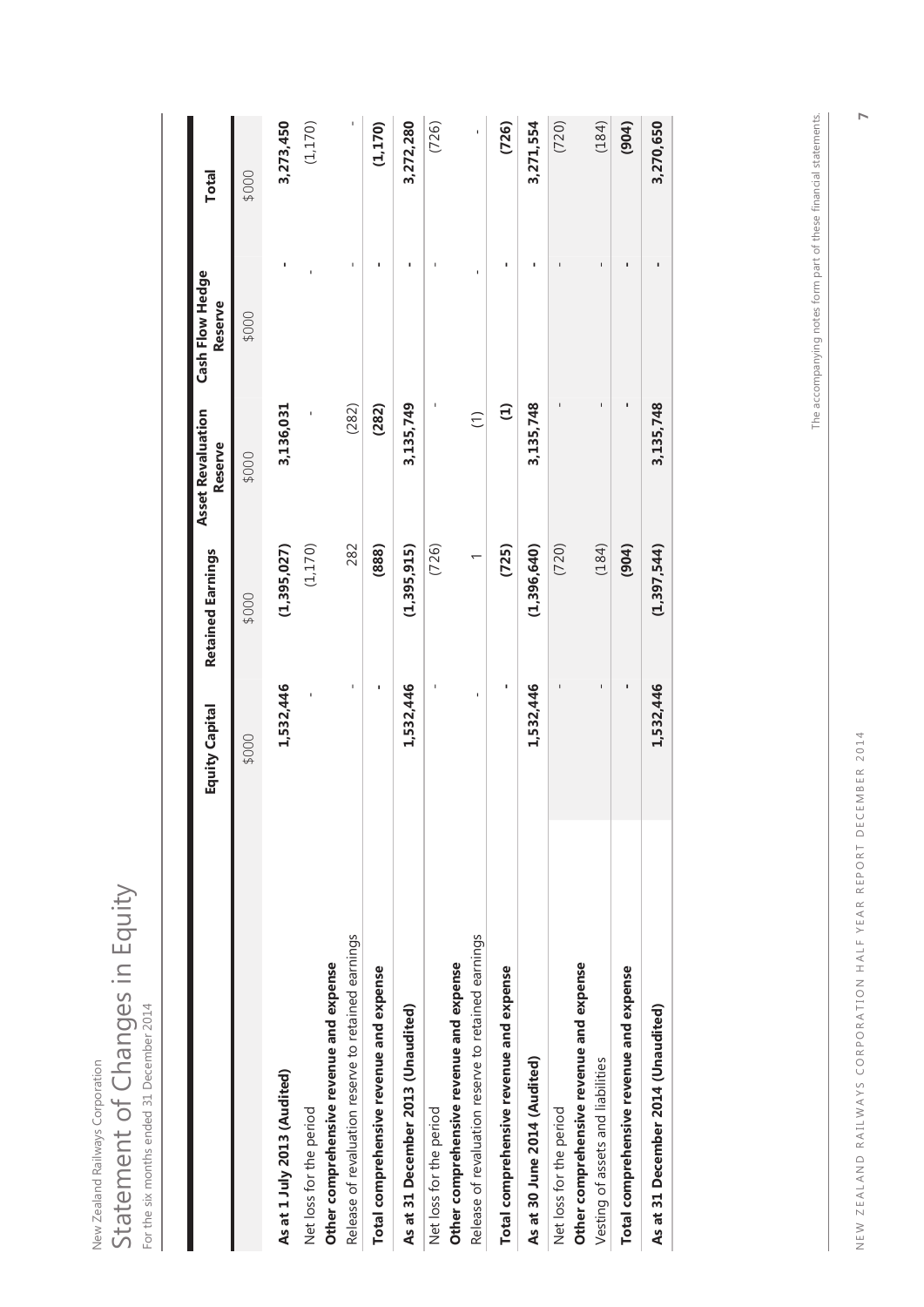### Statement of Cash Flows

For the six months ended 31 December 2014

|                                                             | 6 months<br>ended Dec 2014<br>(Unaudited) | 6 months<br>ended Dec 2013<br>(Unaudited) | <b>Year ended</b><br><b>June 2014</b><br>(Audited) |
|-------------------------------------------------------------|-------------------------------------------|-------------------------------------------|----------------------------------------------------|
|                                                             | \$000                                     | \$000                                     | \$000                                              |
| <b>Cash flows from operating activities</b>                 |                                           |                                           |                                                    |
| Proceeds from:                                              |                                           |                                           |                                                    |
| Receipts from customers from non-exchange<br>transactions   | 19                                        | 31                                        | 62                                                 |
| Proceeds utilised for:                                      |                                           |                                           |                                                    |
| Payments to suppliers and employees                         | (19)                                      | (31)                                      | (62)                                               |
| Net cash from operating activities                          |                                           |                                           |                                                    |
| Net increase/(decrease) in cash and cash<br>equivalents     |                                           |                                           |                                                    |
| Cash and cash equivalents at the beginning of<br>the period | 1                                         | 1                                         |                                                    |
| Cash and cash equivalents at the end of the<br>period       | 1                                         | 1                                         | 1                                                  |

The accompanying notes form part of these financial statements.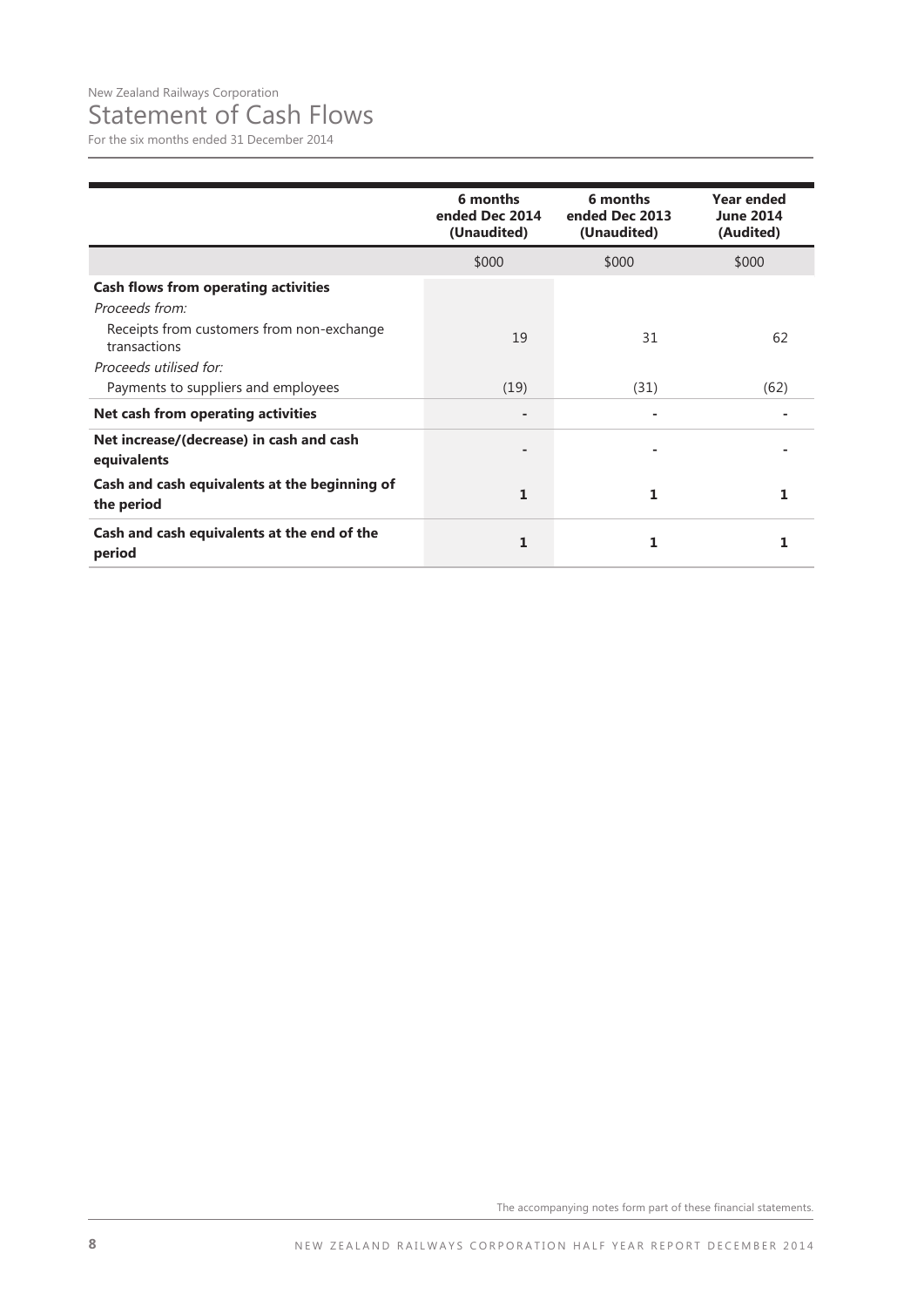#### **REPORTING ENTITY**

New Zealand Railways Corporation is a statutory corporation established pursuant to the New Zealand Railways Corporation Act 1981 and is included within the First Schedule of the State Owned Enterprises Act 1986. The Corporation is designated as a Public Sector Public Benefit Entity (PBE) defined as "a reporting entity whose primary objective is to provide goods and services for community or social benefit and where equity has been provided with a view to supporting that primary objective rather than for a financial return to equity holders".

The primary objective of the Corporation is to make available approximately 18,000 hectares of railway land to KiwiRail Holdings Group to enjoy the commercial benefit of the land for nominal consideration.

#### **BASIS OF PREPARATION**

#### **Statement of compliance**

The Corporation's financial information is prepared in accordance with New Zealand Generally Accepted Accounting Practice as appropriate for Public Sector PBEs reporting under Tier 2 of the PBE Standards. The Corporation does not have public accountability and is not large as defined in the Accounting Standards Framework of the External Reporting Board.

The financial information also complies with the New Zealand Railways Corporation Act 1981 and the State-Owned Enterprises Act 1986.

The financial statements have been prepared on a historical cost basis, except for land and buildings that are measured at fair value.

#### **Changes in accounting policies**

These financial statements are the first set prepared under the PBE Standards. Previously the Corporation has adopted New Zealand equivalent to International Financial Reporting Standard (NZ IFRS) applicable to PBEs. Except for some terminologies and disclosure requirements, there are no notable differences between NZ IFRS applicable to PBEs and the PBE Standards that are relevant to the Corporation. As such there have been no material changes in accounting policies during the period. Accounting policies have been applied on a basis consistent with those used in previous periods. The interim report should be read in conjunction with the Annual Report for the year ended 30 June 2014.

#### **SIGNIFICANT ACCOUNTING POLICIES**

The following accounting policies are consistently applied to all reporting periods presented in the Corporation's financial information.

#### **(a) Revenue recognition**

Revenue is measured at the fair value of the consideration received or receivable by the Corporation and represents amounts receivable for goods and services provided in the normal course of business once significant risk and rewards of ownership have been transferred to the buyer.

#### **(b) Property, plant and equipment**

(i) Recognition and Measurement

Property, plant and equipment is recognised on purchase or construction at cost and is subsequently revalued on a class basis to fair value. The Corporation holds two classes of assets, land and buildings.

Where an asset is acquired for nil or nominal consideration the asset is recognised initially at fair value. Revenue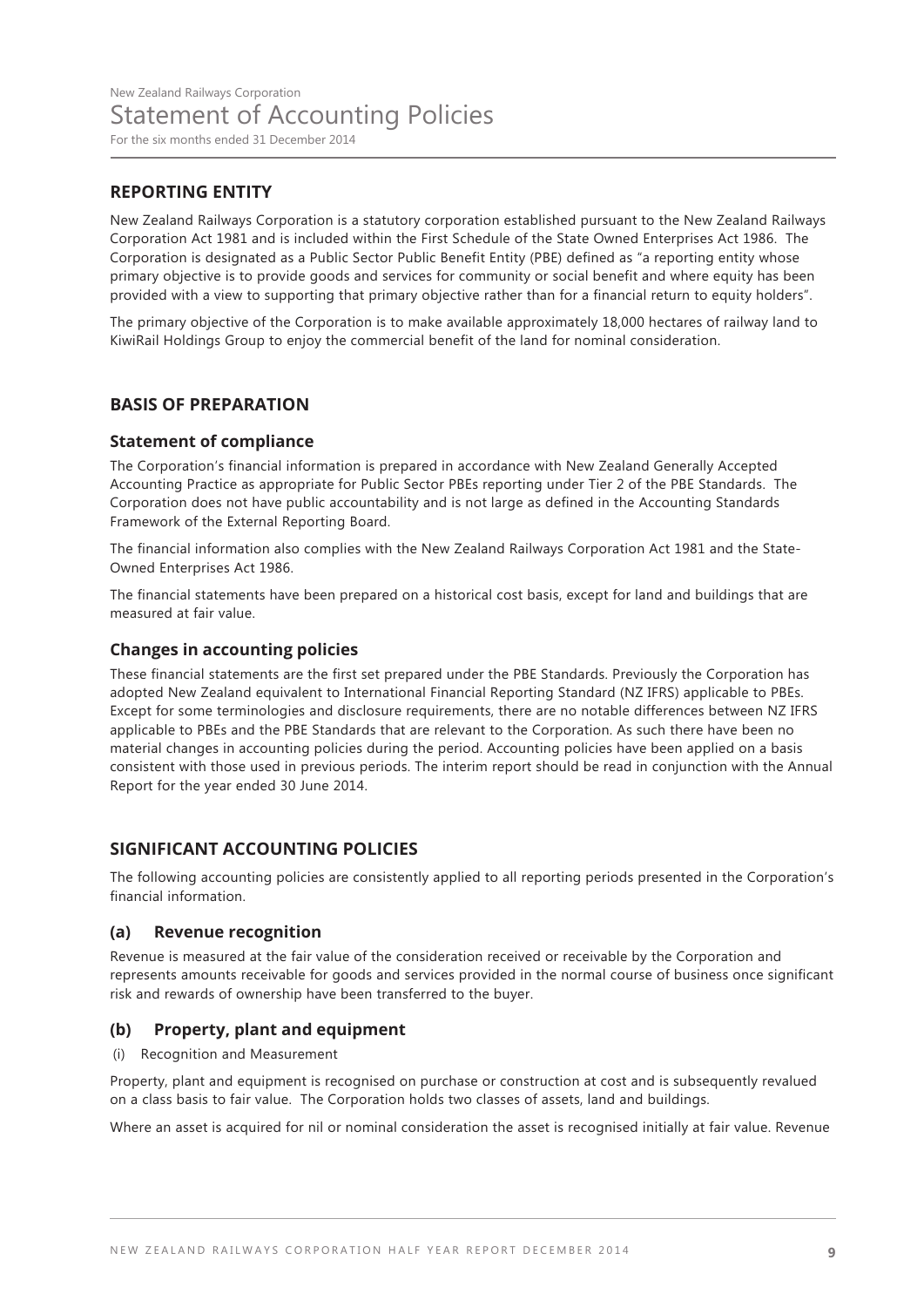from the non-exchange transaction measured as the amount of the increase in net assets recognised by NZRC is recognised in surplus or deficit.

#### (ii) Revaluation

Land and buildings are revalued with sufficient regularity to ensure that the carrying amount does not differ materially from fair value. Fair value is determined from market-based evidence by an external, independent valuer. Valuations are undertaken in accordance with the standards issued by the New Zealand Property Institute with the following bases of valuation adopted:

- Rail corridor land associated with the rail corridor is valued based on adjacent use ('across the fence'), as an approximation of fair value.
- Non-specialised land and buildings which could be sold with relative ease are valued at market value.

Any revaluation increase arising on the revaluation of land and buildings is credited to the revaluation reserve of the asset class, except to the extent that it reverses a revaluation decrease for the same asset class previously recognised as an expense in the surplus or deficit, in which case the increase is credited to the surplus or deficit to the extent of the decrease previously charged. A decrease in carrying amount arising on the revaluation of a class of asset is charged as an expense to the surplus or deficit to the extent that it exceeds the balance, if any, held in the asset class revaluation reserve relating to a previous revaluation of that class of asset.

Other additions between revaluations are recorded at cost.

#### (iii) De-recognition

Realised gains and losses arising from de-recognition of property, plant and equipment are recognised in the surplus or deficit in the period in which the transaction occurs. The gain or loss is calculated as the difference between the carrying amount of the asset and the net disposal proceeds received (if any). Any balance attributable to the derecognised asset in the asset revaluation reserve is transferred to retained earnings.

(iv) Depreciation

Depreciation is charged on a straight line basis at rates that will allocate the cost or valuation of the asset over its expected useful life to its estimated residual value. In determining an asset's useful life, consideration is given to its expected usage, its expected wear and tear, technical or commercial obsolescence, and legal or similar limits on its use.

Depreciation is provided on buildings with a useful life of 55 years and is charged to surplus or deficit. Land is not depreciated.

(v) Assets held for sale

Where an asset's carrying amount is to be recovered through a sale transaction rather than continuing use it is classified as held for sale and separately identified as a current asset on the Statement of Financial Position. Assets held for sale are held at the lower of their carrying amount and fair value less costs to sell. Assets held for sale are not depreciated.

#### **(c) Leases**

#### Operating leases

Operating leases are defined as leases under which substantially all the risks and rewards of ownership of the applicable asset or assets remain with the lessor. Operating lease payments and receipts are recognised in the surplus or deficit in accordance with the pattern of benefits derived or received.

#### **(d) Income tax**

The Corporation is exempt from income tax as a public authority.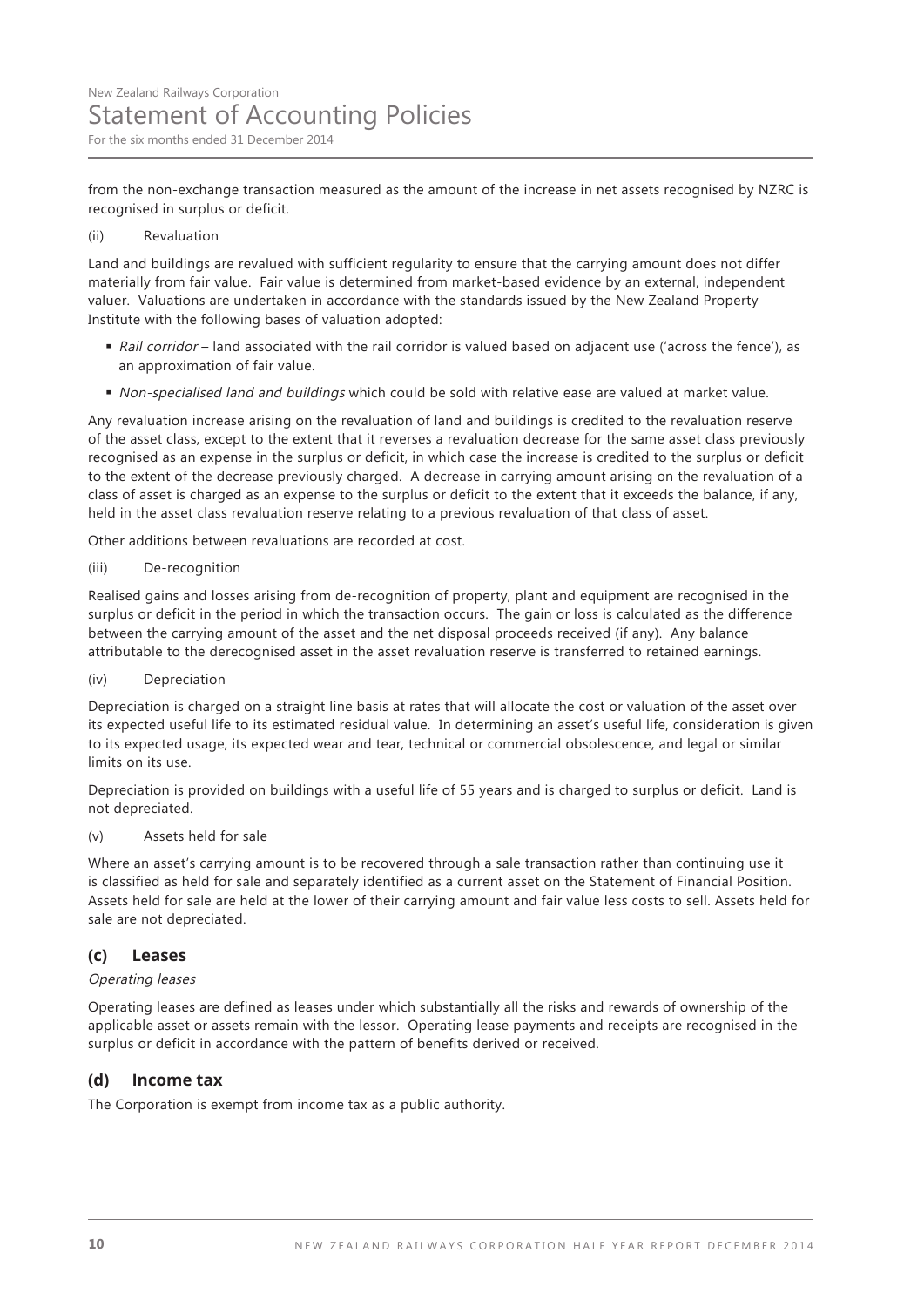#### **(e) Goods and services tax (GST)**

All items in the financial statements are presented exclusive of GST, except for receivables and payables, which are presented on a GST inclusive basis. Where GST is not recoverable as an input tax it is recognised as part of the related asset or expense.

The net amount of GST recoverable from, or payable to, the Inland Revenue Department (IRD) is included as part of receivables or payables in the Statement of Financial Position.

Cash flows are included in the Statement of Cash Flows on a net basis in respect of GST. The GST component of cash flows arising from investing and financing activities, that are recoverable from, or payable to, IRD, are classified as operating cash flows.

#### **(f) Financial assets**

Financial assets comprise cash and cash equivalents and trade receivables. Trade receivables are classified as loans and receivables and are carried at amortised cost using the effective interest method. Loans and receivables are not discounted due to their short-term nature.

Financial assets are recognised and derecognised on the trade date where the purchase or sale of a financial asset is under a contract whose terms require delivery of the financial asset within the timeframe established by the market concerned, and are initially measured at fair value, plus directly attributable transaction costs except for those financial assets classified as at fair value through surplus or deficit which are initially measured at fair value.

#### Cash and cash equivalents

Cash and cash equivalents comprise cash on hand, call deposits and other investments with an initial term of 3 months or less which are readily convertible to known amounts of cash and are subject to insignificant risks of changes in value.

#### **(g) Financial liabilities**

Financial liabilities comprise trade payables.

Payables are recognised when the Corporation becomes obliged to make future payments resulting from the purchase of goods and services. Payables are initially measured at fair value and subsequently measured at amortised cost using the effective interest rate method.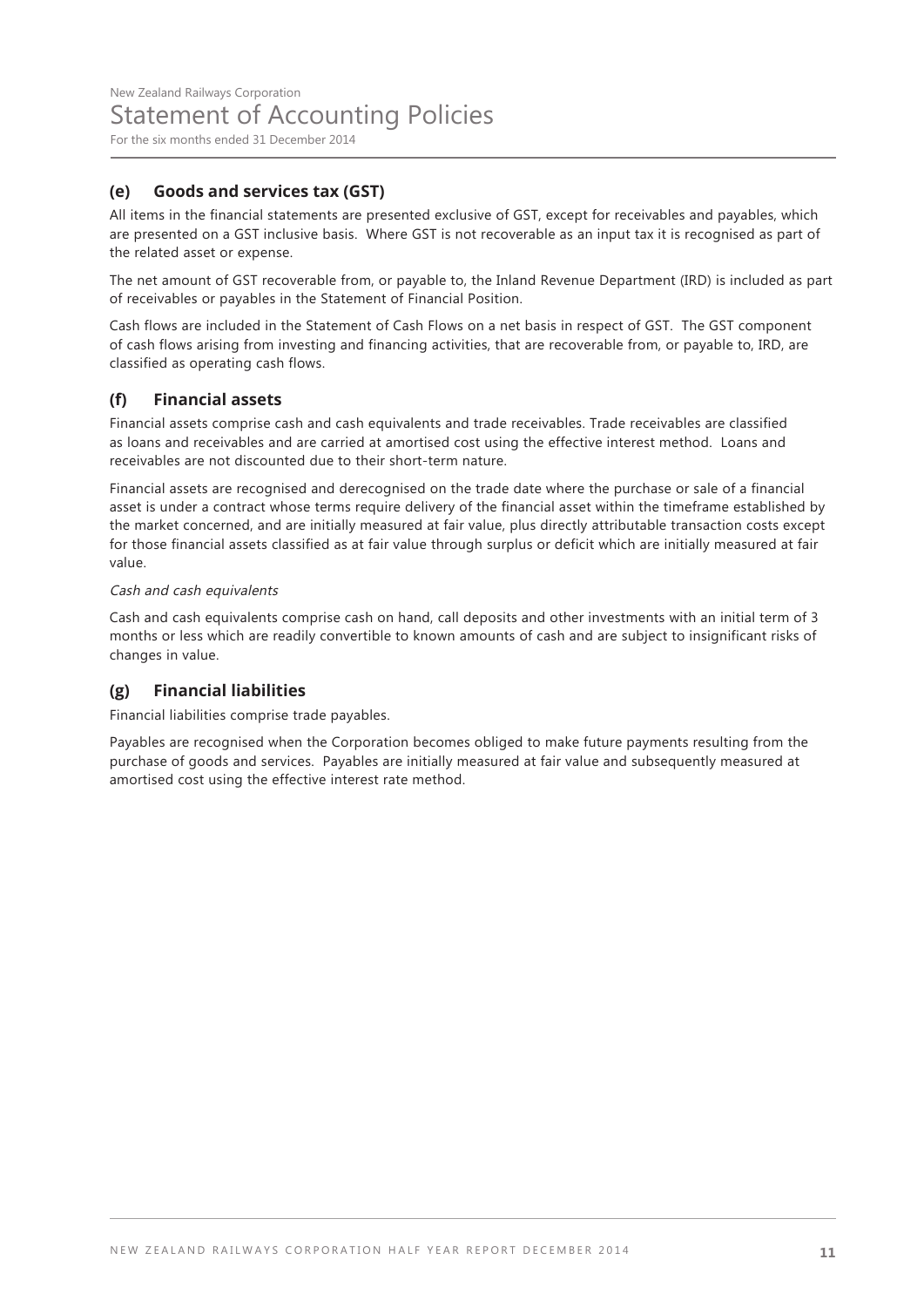#### **1. TOTAL INCOME**

|                                                   | 6 months<br>ended Dec 2014<br>(Unaudited) | 6 months<br>ended Dec 2013<br>(Unaudited) | Year ended<br><b>June 2014</b><br>(Audited) |
|---------------------------------------------------|-------------------------------------------|-------------------------------------------|---------------------------------------------|
|                                                   | \$000                                     | \$000                                     | \$000                                       |
| Operating revenues from non-exchange transactions | 19                                        | 31                                        | 62                                          |
| <b>Total income</b>                               | 19                                        | 31                                        | 62                                          |

Operating revenue consists solely of management fees charged to KiwiRail Holdings Limited under the Management Agreement. In accordance with the Management Agreement any operating costs incurred by the Corporation are charged to KiwiRail Holdings Limited as management fees, such that the Corporation makes no operating surplus or loss.

#### **2. OPERATING EXPENSES**

|                                     | 6 months<br>ended Dec 2014<br>(Unaudited) | 6 months<br>ended Dec 2013<br>(Unaudited) | <b>Year ended</b><br><b>June 2014</b><br>(Audited) |
|-------------------------------------|-------------------------------------------|-------------------------------------------|----------------------------------------------------|
|                                     | \$000                                     | \$000                                     | \$000                                              |
| Lease and rental costs              |                                           |                                           | 2                                                  |
| Incidents, casualties and insurance |                                           |                                           | 22                                                 |
| Fees paid to auditors: Audit fees   |                                           | 16                                        | 16                                                 |
| Directors' fees                     | 9                                         | 9                                         | 18                                                 |
| Other expenses                      | 10                                        | 6                                         | 4                                                  |
| <b>Total operating expenses</b>     | 19                                        | 31                                        | 62                                                 |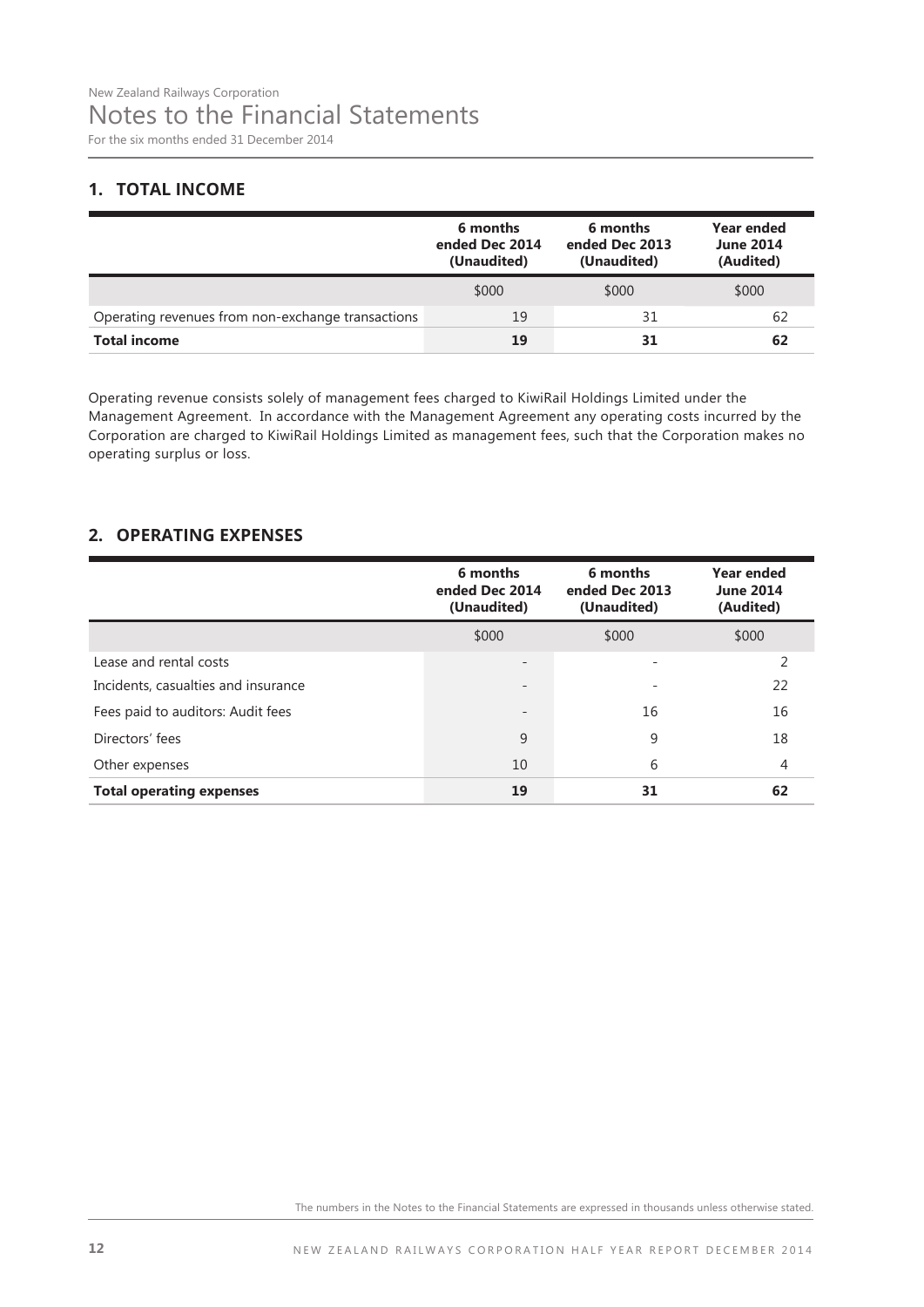For the six months ended 31 December 2014

#### **3. NET GAIN/(LOSS) ON SALE AND PURCHASE OF LAND**

From time to time the Corporation may sell parcels of railway land. Under the lease agreement with KiwiRail Ltd (KRL) entered into on 31 December 2012, KRL may identify railway land that should be sold and request the Corporation to sell it or surrender it from the lease. The sale proceeds are provided to KRL to support its business as the SOE responsible for the financial performance of the Crown's investment in rail operations. The Corporation may incur an accounting loss following a sale of railway land because the value of the land is in the Corporation's asset base.

Where land has previously been revalued any gain or loss is based on the valuation and any revaluation reserve relating to the land sold is released through the Statement of Changes in Equity.

KRL can identify new parcels of land that are required for rail purposes. KRL will purchase the land and either retain ownership of it or transfer it to NZRC to be included within the lease. If transferred to NZRC the land will be owned by NZRC even though KRL will fund the acquisition (in order that the ownership structure for all Crown rail land is consistent). This land is then leased to KRL under the existing lease agreement.

During the current reporting period, KRL purchased a parcel of land worth \$42,000 and transferred ownership of it to NZRC for nil consideration. This transaction was accounted for as a gain on purchase of land by NZRC.

The following represents the financial impact of land sold and purchased after the vesting date which impacts the current financial year.

|                                                                                                     | 6 months<br>ended Dec 2014<br>(Unaudited) | 6 months<br>ended Dec 2013<br>(Unaudited) | Year ended<br><b>June 2014</b><br>(Audited) |
|-----------------------------------------------------------------------------------------------------|-------------------------------------------|-------------------------------------------|---------------------------------------------|
|                                                                                                     | \$000                                     | \$000                                     | \$000                                       |
| Carrying value of land sold                                                                         | (36)                                      | (444)                                     | (444)                                       |
| Land purchased by KRL transferred to NZRC                                                           | 42                                        |                                           |                                             |
| Net gain/(loss) on sale and purchase of<br>land recognised in Statement of Financial<br>Performance | 6                                         | (444)                                     | (444)                                       |
| Release of revaluation reserve                                                                      |                                           | 282                                       | 282                                         |
| Net gain/(loss) on original cost                                                                    | 6                                         | (162)                                     | (162)                                       |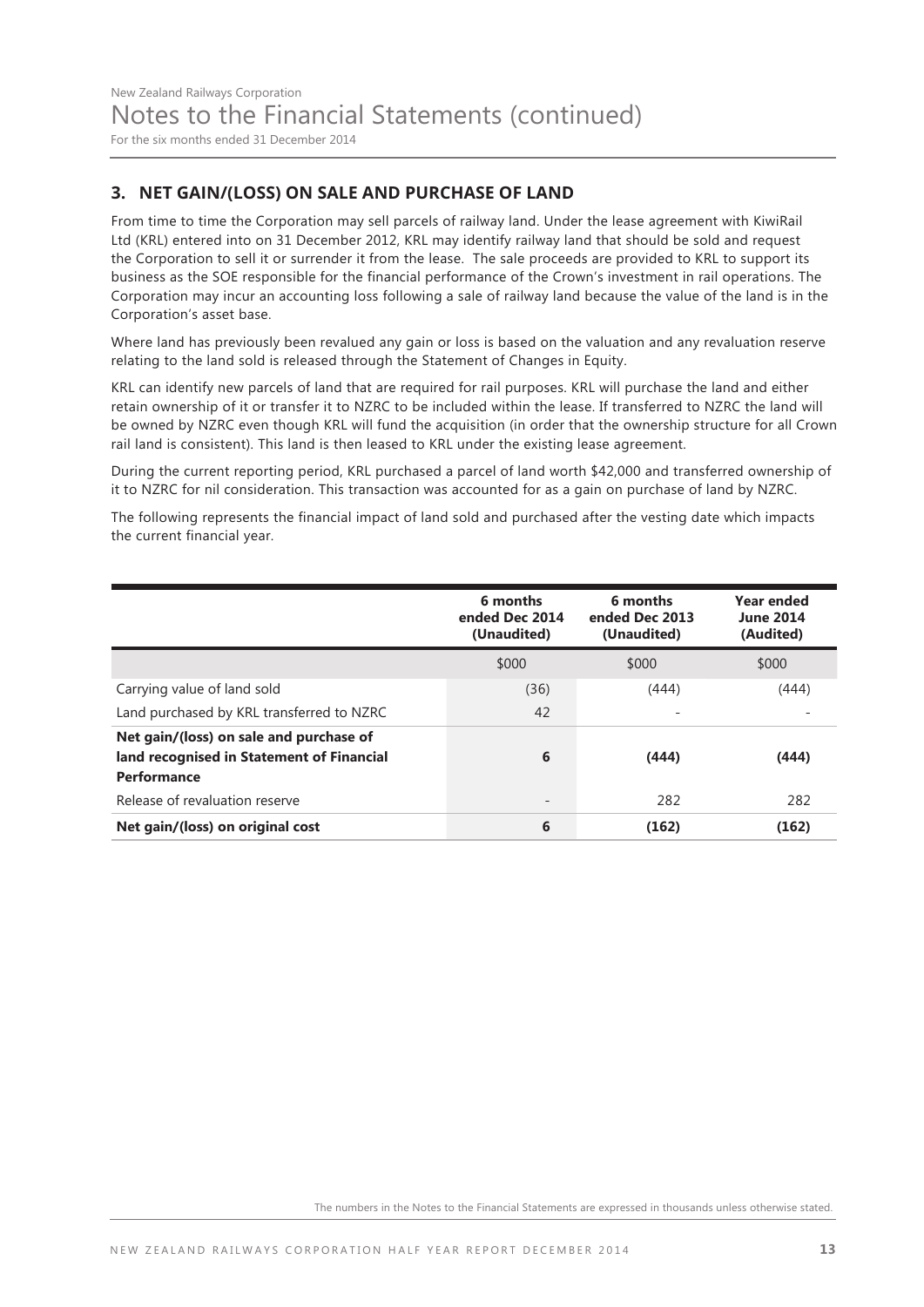#### **4. PROPERTY, PLANT AND EQUIPMENT**

| <b>Land and Buildings</b>       | 31 Dec 2014<br>(Unaudited) | 31 Dec 2013<br>(Unaudited) | 30 June 2014<br>(Audited) |
|---------------------------------|----------------------------|----------------------------|---------------------------|
|                                 | \$000                      | \$000                      | \$000                     |
| Cost                            | 3,274,209                  | 3,274,388                  | 3,274,388                 |
| <b>Accumulated Depreciation</b> | (3, 559)                   | (2,108)                    | (2,834)                   |
| <b>Net Book Value</b>           | 3,270,650                  | 3,272,280                  | 3,271,554                 |

#### **5. LEASE COMMITMENTS**

#### **Operating lease commitments as lessor**

The Corporation has, along with the Crown, granted a long-term lease (the "Core Lease") to KRL for nominal consideration, under which KRL can enjoy the commercial benefit of the land. KRL has primary responsibility for administering the land. Under the Core Lease it can undertake many activities in relation to the land without requiring the consent or involvement of NZRC.

NZRC does not have any other operating lease commitments as lessor at 31 December 2014 or 30 June 2014.

#### **6. CAPITAL AND OTHER COMMITMENTS**

The Corporation has no commitments for capital purchases at 31 December 2014 or 30 June 2014.

#### **7. RECONCILIATION OF NET LOSS TO NET CASH FLOWS FROM OPERATING ACTIVITIES**

|                                                                                     | 6 months<br>ended Dec 2014<br>(Unaudited) | 6 months<br>ended Dec 2013<br>(Unaudited) | <b>Year ended</b><br><b>June 2014</b><br>(Audited) |
|-------------------------------------------------------------------------------------|-------------------------------------------|-------------------------------------------|----------------------------------------------------|
|                                                                                     | \$000                                     | \$000                                     | \$000                                              |
| Net loss<br>Add / (deduct) items classified as investing or<br>financing activities | (720)                                     | (1, 170)                                  | (1,896)                                            |
| Loss/(profit) on sale of assets                                                     | (6)                                       | 444                                       | 444                                                |
| Add non-cash flow items                                                             | (726)                                     | (726)                                     | (1, 452)                                           |
| Depreciation and amortisation expense                                               | 726                                       | 726                                       | 1,452                                              |
| Net cash flows from operating activities                                            | -                                         |                                           |                                                    |